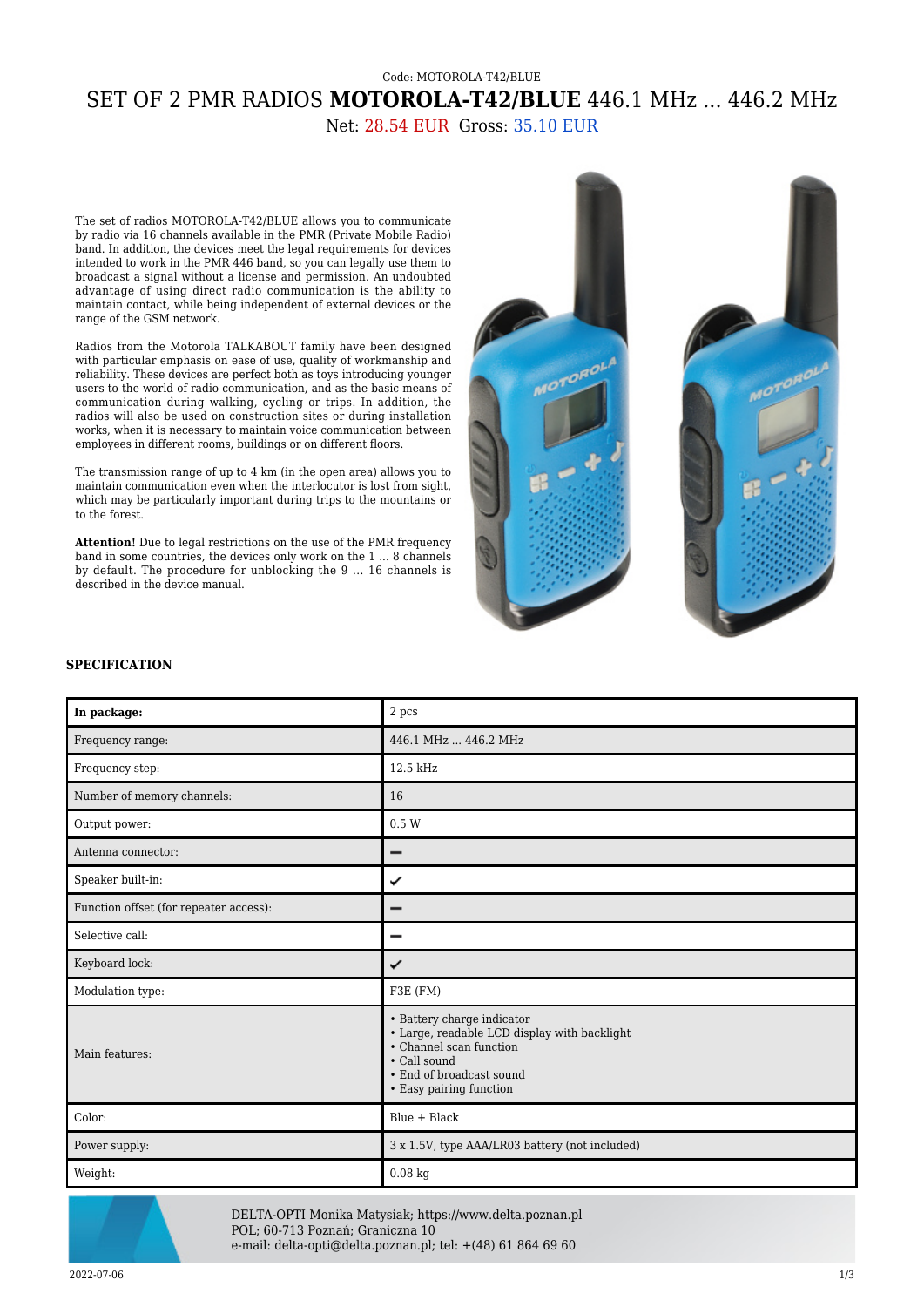| Dimensions:           | 136 x 48 x 27 |
|-----------------------|---------------|
| Manufacturer / Brand: | Motorola      |
| Guarantee:            | 2 years       |

### **PRESENTATION**



Front panel:



DELTA-OPTI Monika Matysiak; https://www.delta.poznan.pl POL; 60-713 Poznań; Graniczna 10 e-mail: delta-opti@delta.poznan.pl; tel: +(48) 61 864 69 60

2022-07-06 2/3